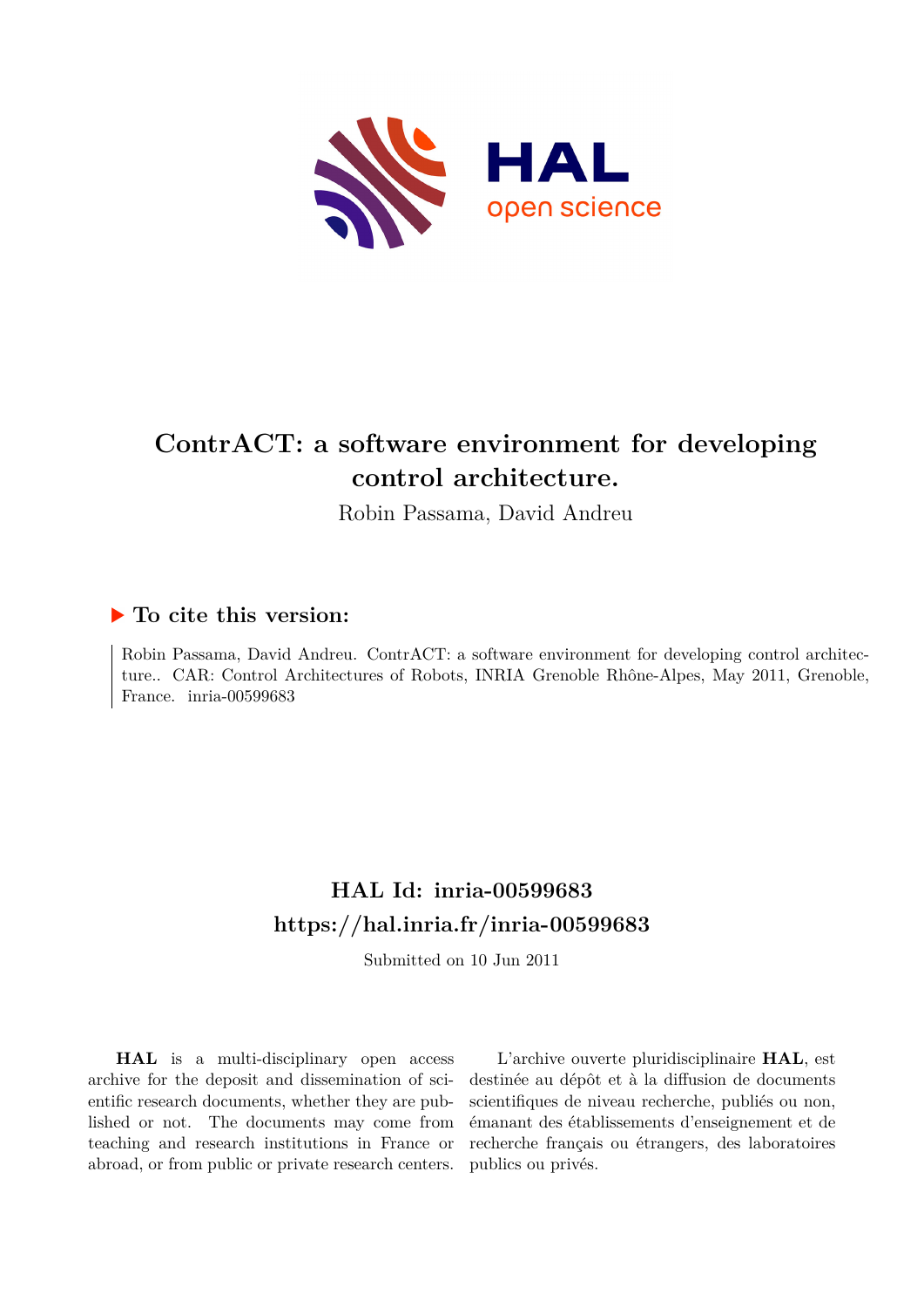# **ContrACT: a software environment for developing control architecture.**

R. Passama, D. Andreu LIRMM, 161 rue Ada, 34392 Montpellier, France [passama@lirmm.fr,](mailto:passama@lirmm.fr) [andreu@lirmm.fr](mailto:andreu@lirmm.fr)

## **I. Introduction**

Robotic software is now one of essential part of robotic system development, therefore software control architecture design methods and concepts, often inspired by engineering software field, are necessary within a robotic project to enhance evolution, modularity and re-usability, and to avoid redesign costs [1]. Control software architecture design approaches are usually classified into three main categories:

- Reactive architectures are built by gathering several modules called behaviors. Each behavior reacts continuously to the situation sensed by the perception system [4]. Actuators control values are obtained from a weighted summation of all commands generated by these modules. The complexity of this method lies in weights adjustment allowing a good reaction and keeping global objective [5][8].
- Deliberative architectures are built in several levels, usually three. Decisions are taken in the higher level; the intermediate level is in charge of controlling and supervising. The low level deals with all periodical treatment related to the instrumentation, such actuator control or measuring instrument management [3].
- Hybrid architectures are a mixed of two previous ones. Usually these are structured in three layers: the deliberative layer, based on planning, the control execution layer and a functional reactive layer [6][7][9][11].

There is no commonly agreed architectures, methods, models, formats... even if some attempts have been proposed by international initiatives like RETF [2], or military defense departments like JAUS [12]. EUROP (European Robotic Platform) also pleads for standardization, notably to provide interoperability between proposed control solutions and to enable rapid technology insertion [14]. Standardization still is an important issue, at least for interoperability purpose. However standardizing architecture implies that all robotics actors agree on what to standardize. That is to say at least to share common definitions, that must not be ambiguous and be comprehensive for any one. But behind this also raises the question of formalism, methods, etc. and to efficiently exploit modeling and formalization efforts to tackle architectural and dependability issues.

Whatever are the organization of the control architecture and the formalism they rely on, most of them are based on modular approaches: objects [10], components [13] or modules [9] are different names given to the software entities according to which is built the control architecture. Depending on the software entity types, the control architecture is obviously built using different mechanisms, but they all aim at:

- describing a control architecture using software entities (pieces of software) that encapsulate algorithms ("algorithm" refers to the functionality to be executed by the robot controller, e.g. a control law),
- allowing the different actors involved to focus only on their concern, like control algorithms and/or others specific aspects,
- avoiding the need to design, every time, a new structure to execute and test it,
- favoring: fast integration of these software entities to build the control architecture, easy replacement of modules, sharing and reuse of modules, extensibility of the architecture, etc.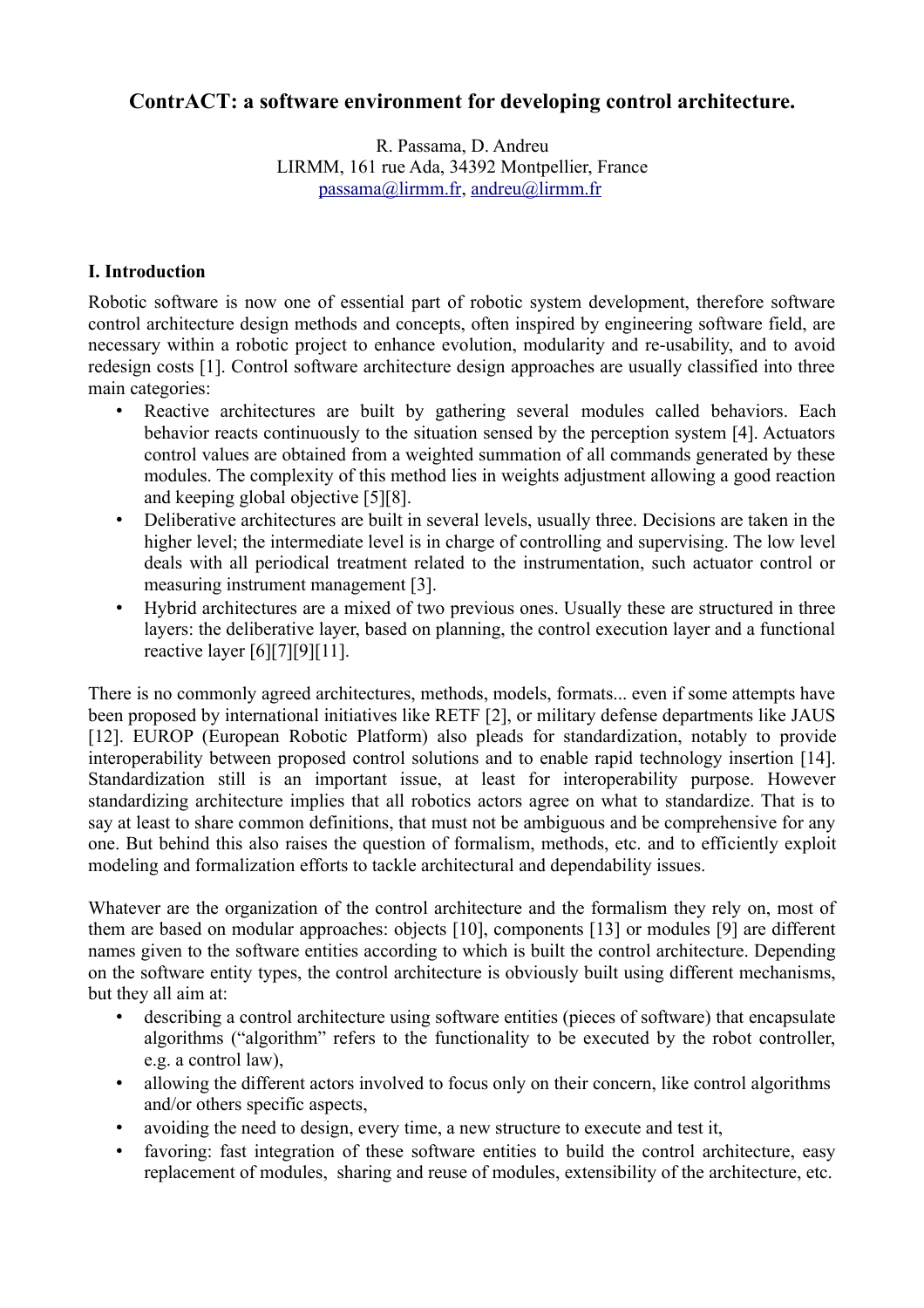Let us consider only some examples of architectures or frameworks that illustrate different approaches of "algorithm integration" and "algorithm interaction". The architecture is based on:

- A set of functions and procedures. The PROCOSA architecture [15] belongs to this approach where a function encapsulates an algorithm, and a Petri net based-procedure specifies the control flow, i.e. the planning and synchronization of functions. A data server ensures control and data flows with the low level.
- A set of objects. CLARAty belongs to this approach where an object encapsulates algorithms that can be generic or specialized ones (methods dedicated to a given robot) [16]. The planner ensures the scheduling of objects' functions execution, taking into account the management of resources.
- A set of modules. In the GENOM approach algorithms (called codels) are encapsulated within modules, according to a generic model of module, some of them being dependent on the instrumentation [17]. Modules offer services (requests), execute activities according to a state automaton, generate reports and posters to exchange data. Procedures of the decisional level specify the sequence, the parallelism and the synchronization of modules (following a decomposition into tasks, actions and modules): the execution of modules being ensured by the execution control level.

The ORCCAD framework is also based on modules [18]. A Robot-Task (RT) is a controloriented (basic action), it embeds a port-based composition of modules. The RT's logical behavior is based on a synchronous state automaton describing the reactive behavior of the RT and an asynchronous execution manager (of modules). Robot-Procedures describe the hierarchical (logical and temporal) composition of RTs, composition done by means of the RTs' interface.

• A set of agents. The HARPIC architecture is based on different agents, interacting by means of messages [19]. "High-level" agents for behavior selection, "low-level" agents for perception and action, and a communication-dedicated agent to support the communication with other robots; all of them being managed by an administrator agent (registration of agents and data exchange).

The ECA architecture also belongs to this approach [20]. High-level agents ensure the supervisory control and low-level agents are in charge of the control execution; all agents of the application execute activities according to a given state automaton. The communication between agents is ensured by a mediator which establishes a data exchange system based on the publisher/subscriber model.

Another example of agent based architecture is Robotics4.net in which a main agent is similar to a brain that controls a set of agents considered as body organs [21]. These later, called roblets, are associated to basic robot elements. The body map of the main agent is like a blackboard. The control flow between the main agent and the roblets relies on periodic messages to/from the body map. Roblets interact by means of direct messages (asymmetric pair friendship relation). The data flow is supported by periodic exchanges (messages) of data to/from BodyMap.

A last example of agent-based architecture is IDEA [22]. IDEA is composed by a set of agents, their composition being independent from any type of architecture. An architecture contains agents for diagnosis, for planning, or agents like functional modules. Local planning and execution controller are embedded within each "control" agent; a plan defines its reactive behavior and its interactions with other agents. Planning is based on a model of relations (causality, temporal dependencies), constraints, compatibility with other agents. Communication between agents is performed by means of messages.

• A set of components. A component implements well defined interfaces and provides access to a set of functionalities; it is a unit of deployment, and sometimes a unit of execution. The composition is based on the contractual nature of the interface (services offered vs. required); two connected components may be assembled with mutual ignorance of internal code. The architecture results from the compositions that are chosen and the way the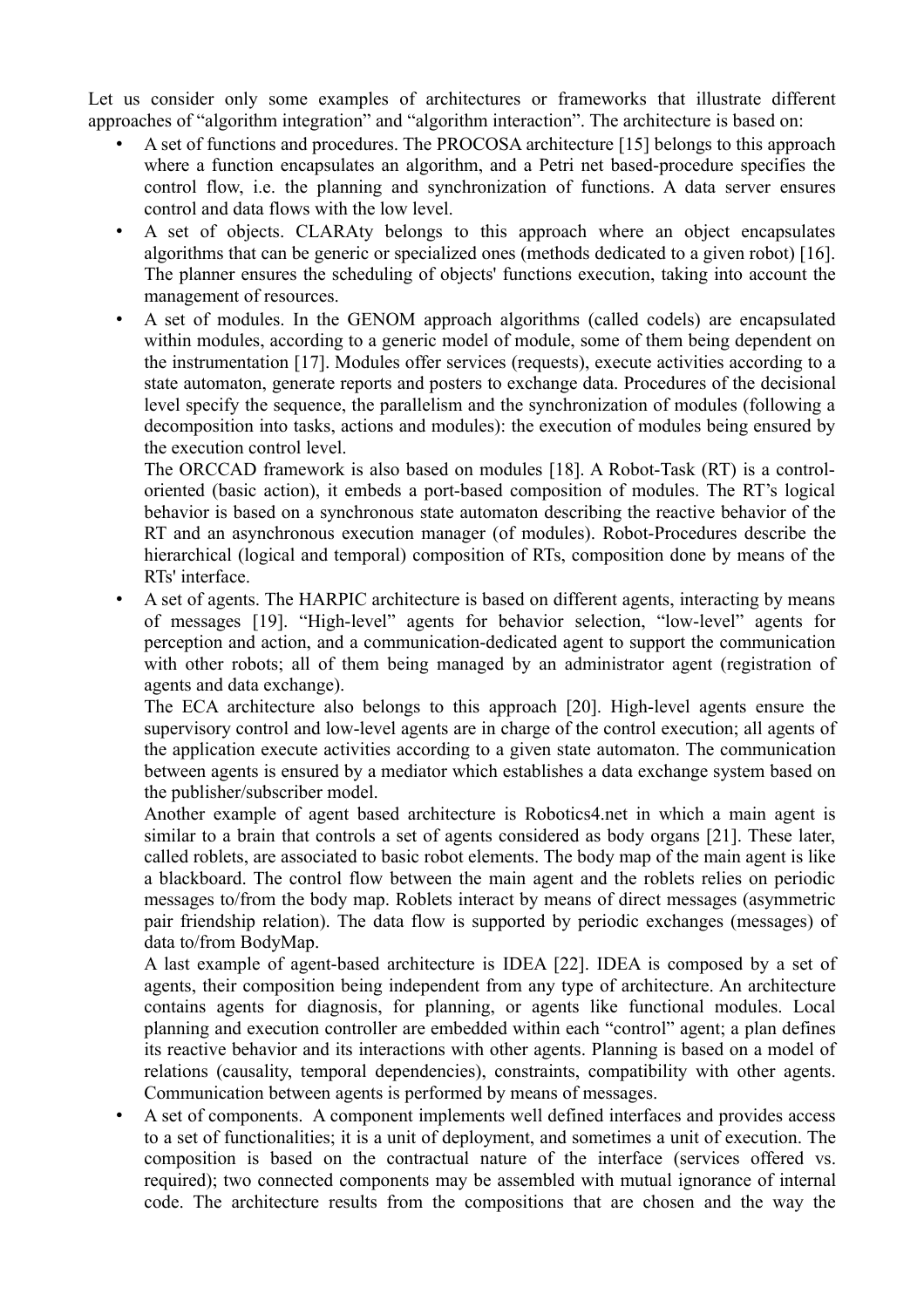components are composed. The CoolBot framework belongs to such approach [23]. The component is an independent execution unit that interacts via ports for data exchange, control and monitoring of its activity. A component embeds two state automatons, one default component's state automaton managing the phases of its life, and a specific state automaton corresponding to its functionalities. The architecture relies on a data flow driven processing (asynchronous communication), using different types of port connections: queue based input port, shared memory based output port, request/answer messages, etc.

The COSARC language [25], whose aim is to provide architectural abstractions to decompose the application according to different dimensions: description of knowledge with representation components (e.g. robot mechanical parts, maps of the environment, geometric and cinematic models, control laws, etc.); description of behaviors using control components and connectors ; description of the deployment of (parts of) the software using configuration components. The composition according to which is built the configuration fixes the architecture type (hierarchical, reactive, hybrid).

A last example is ROS (Robot Operating System), a framework that provides a componentbased programming framework that relies on the use of robotic dedicated abstract concepts, named Topics, to specify and enable communication between components.

To summarize, modularity is may be the only "property" commonly and effectively integrated from the design since it already favors within all these different frameworks: adaptability and flexibility (customization depending on the actual mission), durability (maintenance and updates facilitated), competencies sharing and so on. Another common point of most of these approaches is the concurrent nature of the resulting software architecture: applications are structured according to a set of tasks, each task embedding robotic algorithms. But according to the composition mechanism used, the way these tasks are defined can vary. We can notice that a lot of approaches, for instance ROS, Genom, COSARC, ORCCAD, IDEA, bind the composition unit (software programming abstraction) with the execution unit (task scheduled on the OS), simplifying the management of concurrency by opposition to approaches like CLARAty that hides the concurrency into software programming code (of objects). Of course, the ContrACT approach we introduce in this paper also adheres to these core properties; it is based on software entities we call "modules", that are in the same time composition and execution units from which we build the system.

Another absolutely essential issue is the need for software environments to efficiently support methodological concepts, all the above approaches being provided with a suite of tools (compilers, debuggers, verification/validation tools, editors, etc.) and software code (middleware, libraries). These software environments, ease the development process by automating some parts of the code generation process, by providing predefined software component libraries and by automating procedures to check, test or debug applications. To make it usable in practice a control architecture description paradigm needs a powerful software environment, that is why we develop one for ContrACT.

From a technological point of view, the current challenge is still to preserve the independence from hardware architecture (even a distributed one) and operating system without giving up with realtime aspects and to provide solutions allowing the deployment over any target (hardware and OS). ROS is a recent tool to help software developers create robot applications providing interesting hardware abstraction, but dealing with real-time constraints (scheduling) at this level of abstraction remains unsolved. Generally speaking, contrary to decisional and high-level supervision processes management, real-time scheduling is not the main concern of most of the approaches, while it remains a critical aspect. At best, these approaches use basic services of real-time OS (periodical scheduling) to make their system real-time, but they do not specifically focus on real-time algorithms composition, managing real-time tasks at low granularity level. ContrACT is not yet independent from OS, does not either rely on a strict formalism and high-level of abstraction, and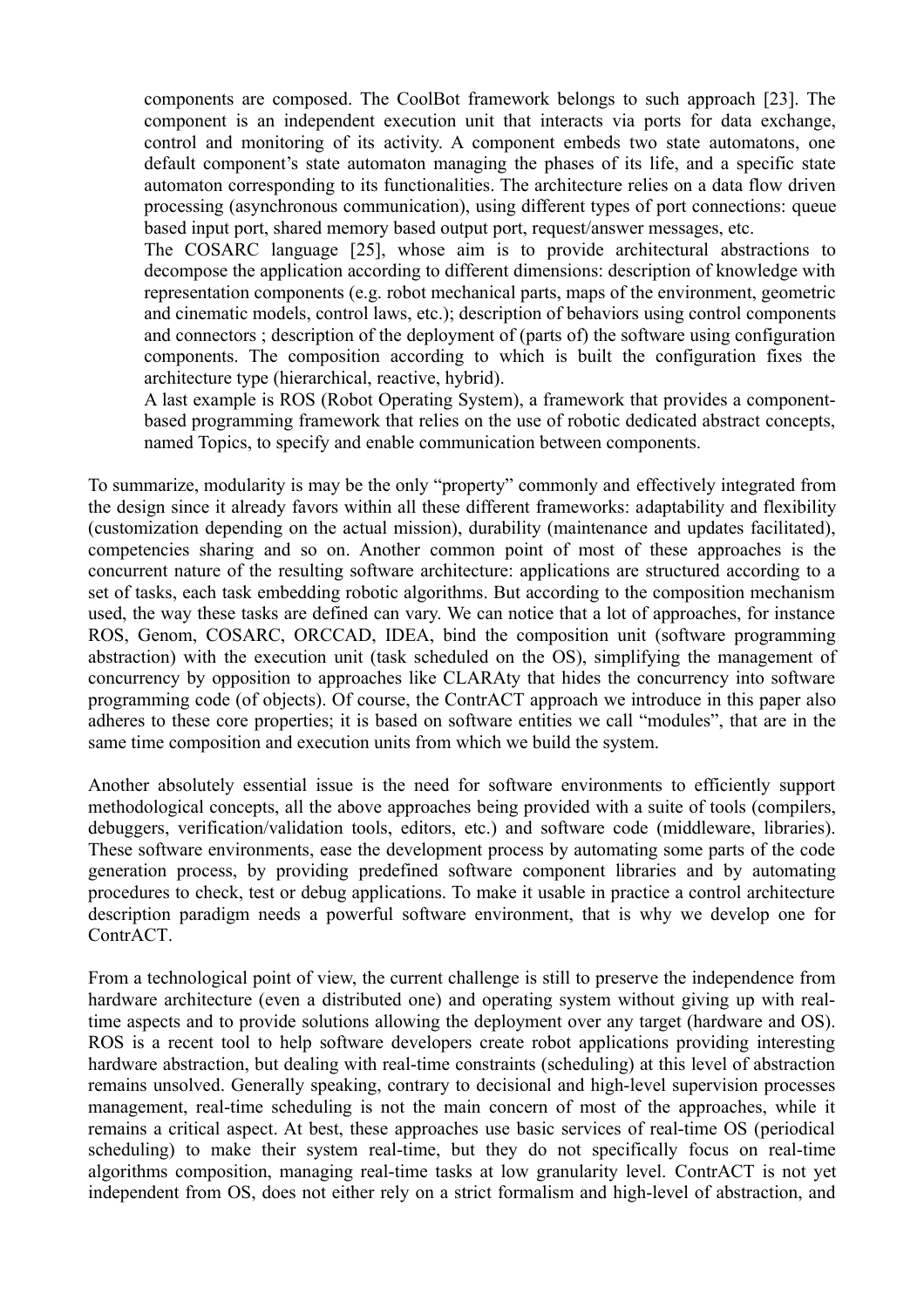many work still to be done, for example to get it closer to our COSARC [25] approach through which we focused on formalization and abstraction. ContrACT comes from the "robotic ground", from requirements of actors in terms of possibility to play with real-time preoccupation together with robotic algorithms composition, etc.

The paper firstly presents software abstractions like the programming model and the architectural one. The programming model, based on module, is exposed as well as its port-based composition of modules on which relies the architectural model. The architectural model exploits different types of modules, among which a specific module dedicated to scheduling and a generic module supporting supervisory control. The middleware of ContrACT is then presented in section III, as well as its two specific modules which are the scheduler and supervisor ones. Section IV is devoted to a brief presentation of the software development environment of ContrACT.

## **II. Software Abstractions**

## **II.1 Programming model**

The programming model of ContrACT relies on the concept of module. A module is an independent (with it own context) real-time software task that reacts to a set of predefined requests and communicates with other modules by the means of ports (fig. 1).



**Figure 1: Schematic description of modules and their interaction**

Ports are communication points of different types:

- Input and output data ports are used by modules to periodically exchange produced data. When a module publishes data on an output port, this data is copied into the input port of all subscriber modules, so this interaction pattern is based on a publish / subscribe protocol. All data exchanged are timestamped regarding their production date, but to date there is no global timestamping (for a network of PC) but only a local one (single PC).
- Input and output event ports are used by modules to spontaneously exchange generated events. When a module publishes an event on an output port, this event is notified to each of its subscriber modules, so this interaction pattern is also based on a publish / subscribe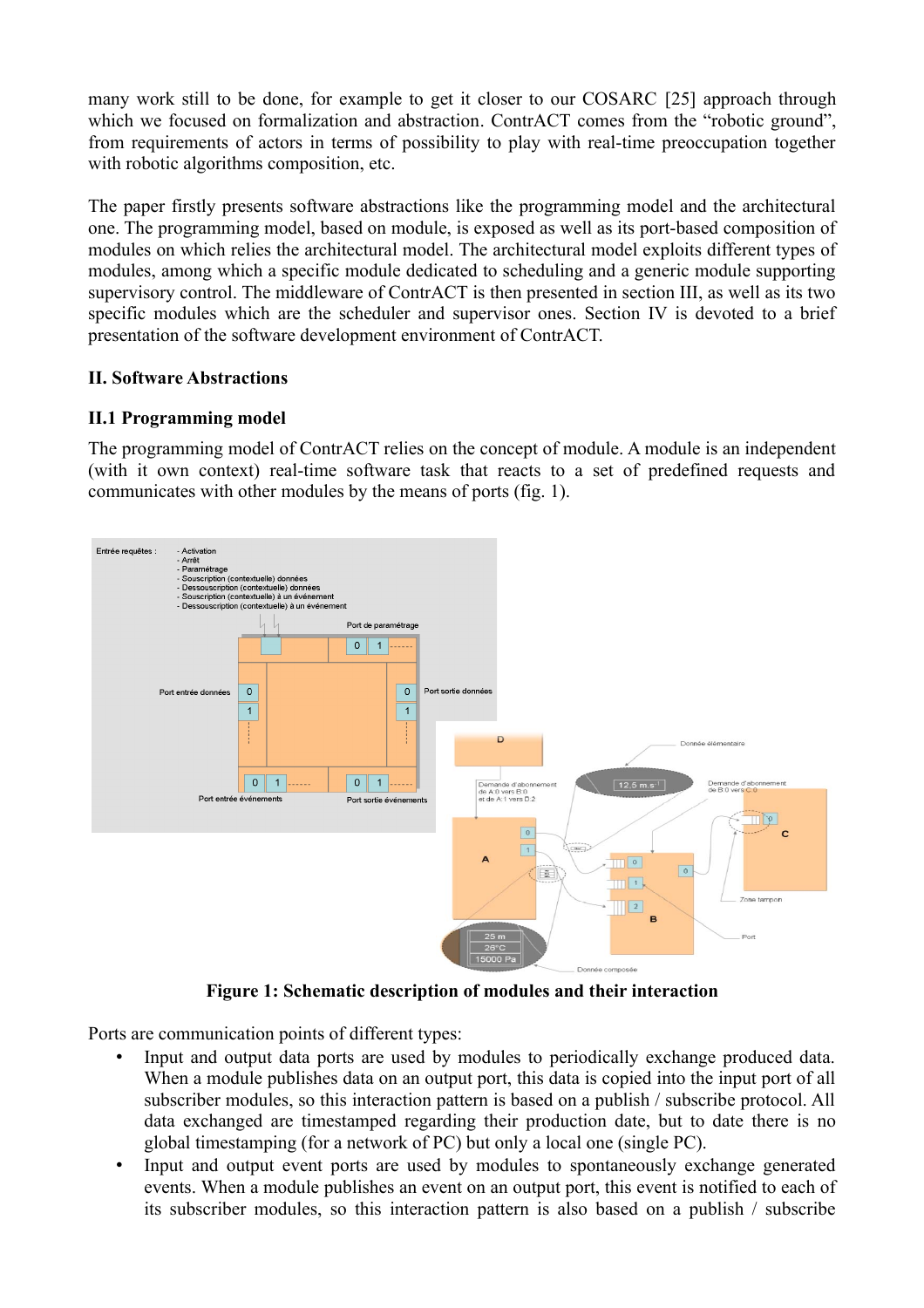protocol. All events exchanged are timestamped regarding their production date.

- Configuration ports (input only) defined by a module are used to set properties and parameters of this module. A module can so directly send a request that contains the adequate parameters to the module to be configured, so this interaction pattern is based on a classical request/reply protocol.
- Consultation ports (output only) defined by a module are used to consult visible properties of this module. A module can so directly send a request to the consulted module and wait for its answer, so this interaction pattern is also based on a classical request/reply protocol.

Data ports and event ports can be dynamically or statically bind according to their input/output status by the means of dedicated subscription requests. Some other requests allow for the activation (start) or the deactivation (stop) of the nominal behavior of the module. All these requests, as well as event notification, configuration and consultation requests all arrive in the unique requestdedicated port of the module, causing the activation of the module which results in the execution of the receiver module as soon as it receives the right to execute by the real-time scheduler. Indeed, the module is continuously waiting on requests arrival and reacts appropriately (fig. 2). Some requests (subscription) are automatically managed internally by the module, while reactions to some others can (quick reactions to an event arrival, to consultation or configuration requests) or must (nominal behavior activated by start requests) be partially customized by the user. During nominal behavior execution, a non blocking lookup of requests arrival takes place to enable quick reaction of the module (typical case is the stop of the execution). Communication with data ports does not cause the activation of receiver modules, neither its blocks the sender module execution: these ports will be read only when the code of the module requires this operation.



**Figure 2: Internal behavior of modules**

#### **II.2 Architectural model**

From composition possibilities offered by the programming model we derive a control architecture model. In a ContrACT architecture all modules are software tasks, but different classes of modules, and even some specific ones, derived from the previous module model are defined (fig. 3):

• **Asynchronous modules** are used to implement some spontaneous reaction to events, as for instance arrival of messages on a network link. They can also be used to implement long term computation (with no critical time constraint), as planning for instance. They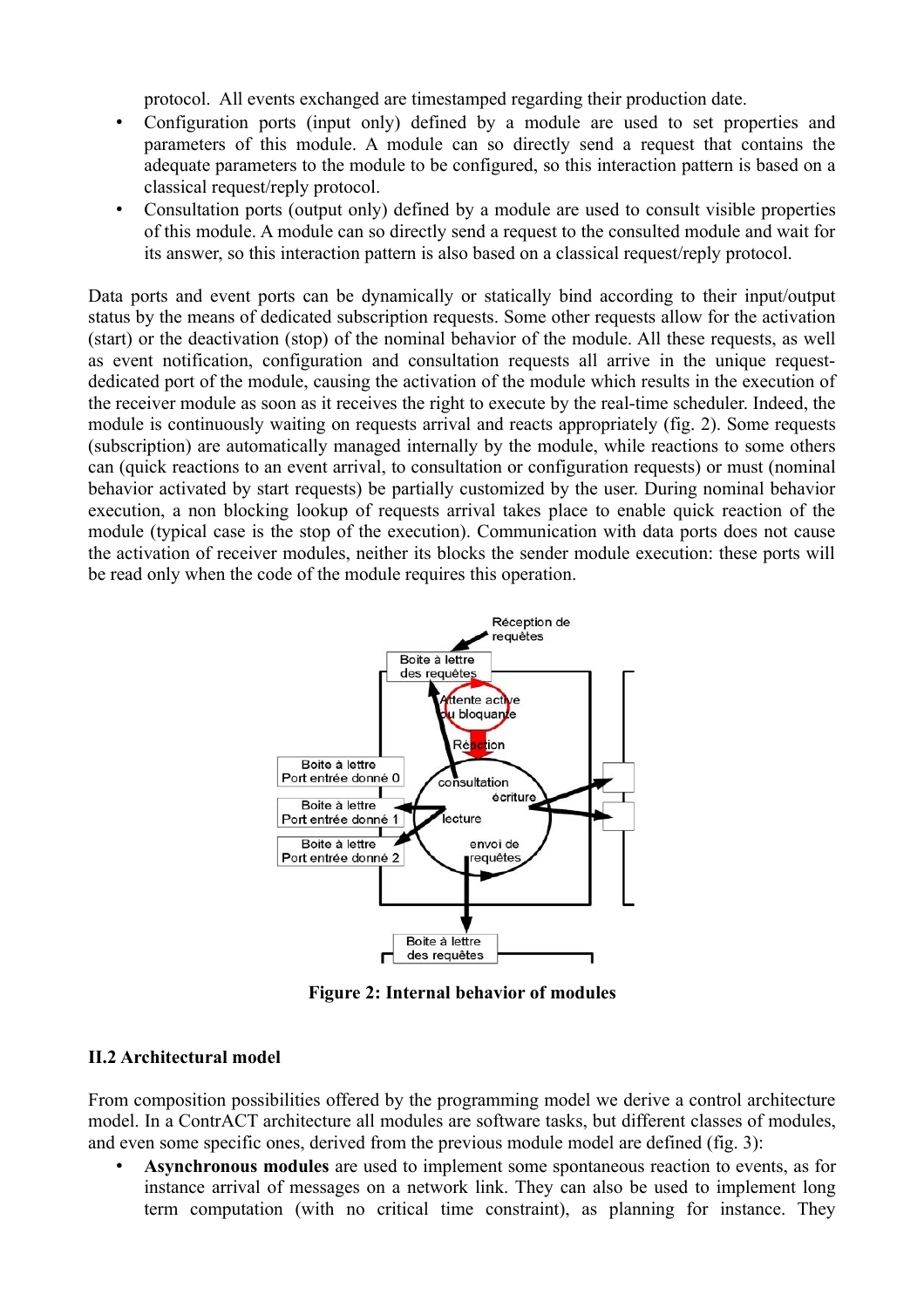communicate between each other only using event-based communication.

- **Synchronous modules** are used to implement periodically computed algorithms and periodically performed sampling of sensors and command of actuators. They communicate between each other only using data-based communication.
- **The scheduler module** is the unique module implementing the applicative scheduling algorithms. Its role is to schedule synchronous modules (scheduled modules are dynamically configured with adequate configuration requests) according to a set of constraints defined on the module itself (duration of the execution) and on compositions of modules, named schemes (precedence constraints, critical delay, period). To achieve this scheduling it plays on OS priorities and activation requests sent to modules.
- **Supervision modules** are implementing reactive supervisory control in the architecture. There may be many supervisors but only their configuration change, not their implementation. Supervisors can be seen as specific asynchronous modules that control the execution (asynchronous or scheduled execution), the assembling (data or event communication) and the parametrization/consultation of modules according to events they receive. They can so receive events from synchronous and asynchronous modules but also produce events to other supervisors.



**Figure 3: ContrACT architectural model**

Modules can be conceptually separated into two interacting layers (fig.3): the decisional layer that contains for now only supervision modules and the executive layer that contains synchronous modules, the scheduler module and asynchronous modules. At a finer grain description, the hierarchical decomposition of architecture is respected defining adequate real-time OS priorities: the priority associated to the task corresponding to a given module determines the importance of this module in the decisional process, from the most important (top level supervisor) to the less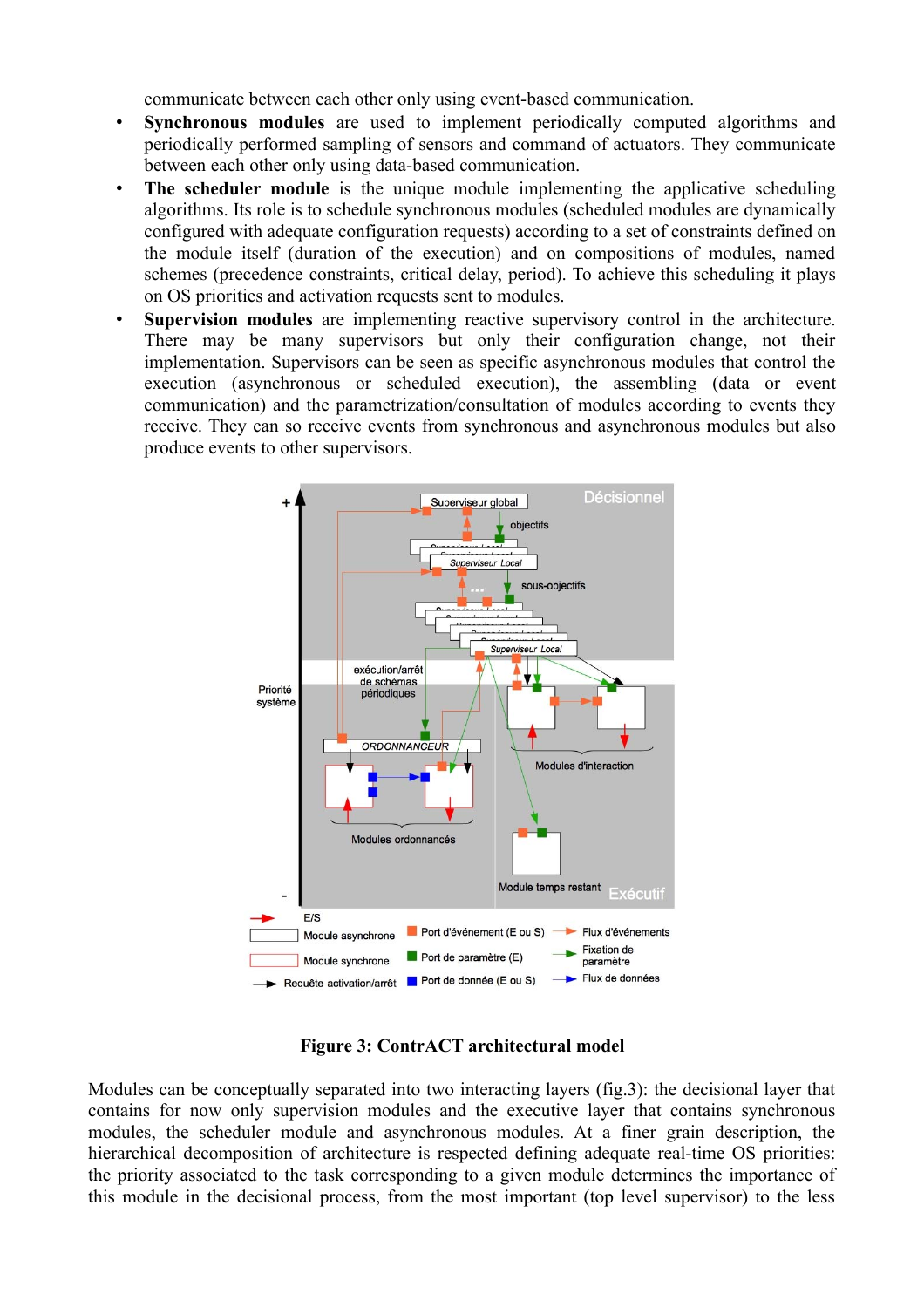important (remaining-time asynchronous execution). This way we are sure that important reaction (e.g. commutation of control laws) will always take place before less important ones (e.g. execution of the control law). Of course this could cause real-time problem but we assume that supervisors are **reactive** entities: they are executed each time they receive an event by quickly computing the adequate reaction (if any) and then performing this reaction (reassembling, re-parametrization and re-scheduling of modules; generating events to other supervisors). If some modules require a long term computation (e.g. trajectory planning) that could induce real-time scheduling perturbation, they have to be defined as remaining-time asynchronous modules (lowest OS priority).

With this organization, all synchronous modules share the same OS priority range. Their priority is permanently greater than the priority of remaining-time asynchronous modules and lower than that of the scheduler module. This later modifies the priority of synchronous modules from greater to lower value of the given range to respectively allow or withdraw their right to execute.

## **III. ContrACT Middleware**

The Contract middleware is constituted by:

- a library implementing all mechanisms used to program modules according to the programming model, notably mechanisms supporting interactions between modules (requests, data and event exchanges). Its interface is a generic API while its implementation is dependent on the real-time OS used (to date only linux RTAI/LXRT). A module is implemented as a real-time LXRT task, to allow modules to potentially call drivers running only in the linux space (even if it should be avoided depending on the module type).
- code skeleton for each kind of module. These skeletons implement main reaction loops of modules as proposed in fig. 2, but specialized for each kind of module to respect their respective programming constraints.
- an implementation of algorithms used in specific modules of the architecture (scheduling, supervision).

## **III.1 The ContrACT library and code skeletons**

The library providing module programming facilities is the basis of the proposal, from which every other part of the ContrACT middleware has been designed. Code skeletons of modules use the "internal" part of the API (i.e. system configuration functions) provided by the library to implement generic parts of modules, while a programmer uses the "external" part of the API to fill the content of modules regarding a specific applicative context. A schematic representation of the articulation between the generic and the user parts of a module is given figure 4. Internal data structures to be used by the module, like ports, requests, etc. are automatically generated when the module is created, as a real-time task. The system aspects (left side of fig. 4) corresponds to code skeletons using internal functions and structures of the API while the user aspects (right side of fig. 4) is the code using external structures and functions of the API.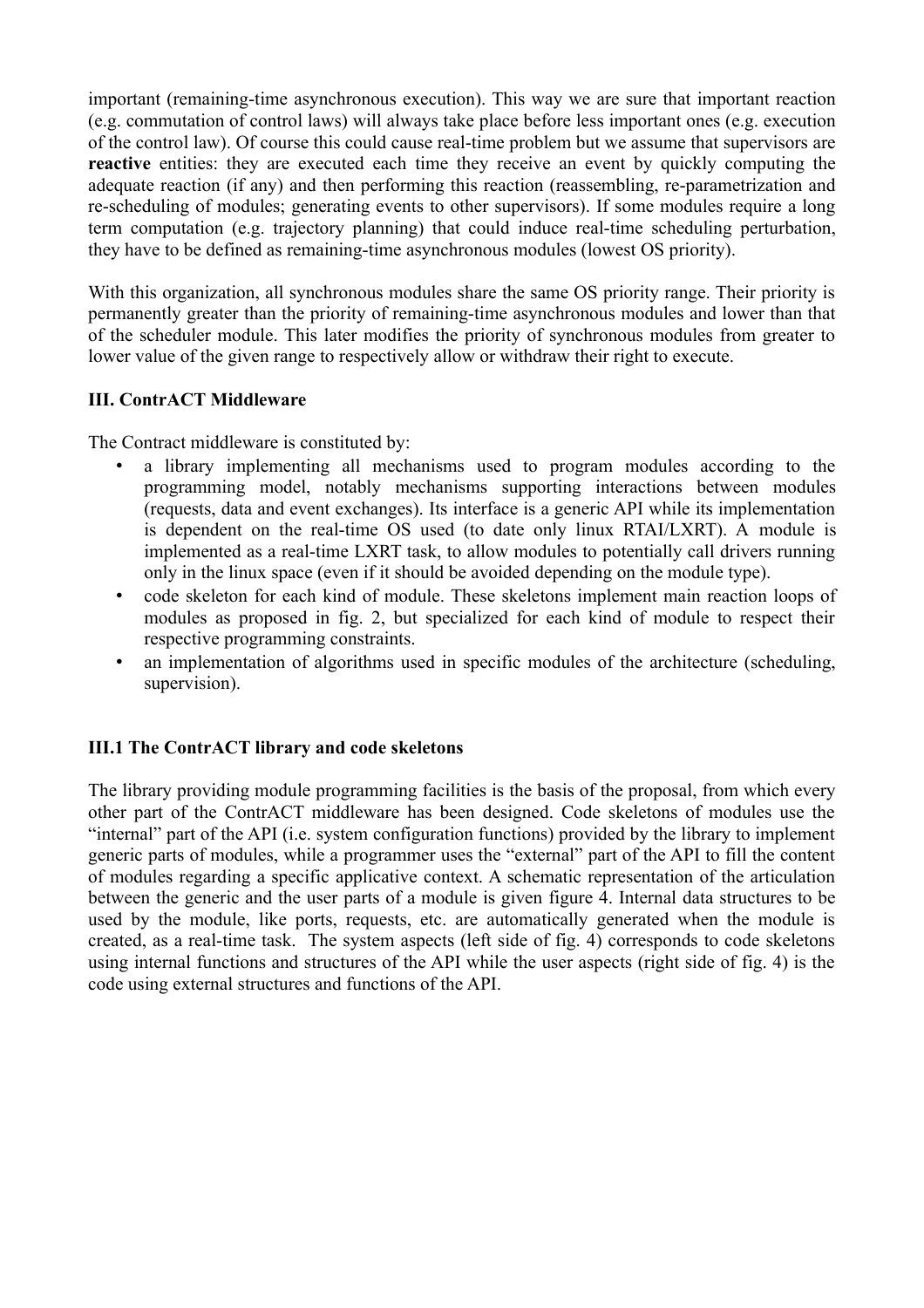

**Figure 4: Implementation of a ContrACT module**

The behavior of the module is specified by the user through the dedicated function called ModuleMain; all system aspects are hidden to the user. He only has to specify (fig. 5):

- The module name, which will be the identifier of the module within the architecture. This name is notably used by the communications primitives (provided by the library) to identify the target mailbox (implemented as a RTAI named mailbox) for a given request/event notification/data publishing.
- The module priority. This priority is the default one but not fixed : somes modules' priorities can be changed dynamically by other modules. For instance, priority of a synchronous module is modified by the scheduler at runtime, or priority of asynchronous modules can change according to their criticity (critical, remaining-time) set by a supervisor.
- The author name and description, only useful for project management (traceability).
- The module input/output data ports (resp. IUSE and IPRODUCE, on fig. 5) with the associated variables (in which received data will be stored and from which data to be sent are taken). For input ports, subscription to the producer and consumption rate can be statically specified, even if this is usually done dynamically.
- The module input/output event ports (resp. IREACT and IDETECT, on fig. 5) with the associated variables. The event generation rule can be specified (one-shot or continuous, respectively meaning that the event will be produced only once before automatic unsubscribing or will be generated each time until explicit unsubscribing request).
- The module parameter tables. A table (PARAM SIZE IN) specifies parameters that can be externally modified (by means of a configuration request). Another table (PARAM SIZE OUT) specifies parameters (of other modules) that the module can modify through configuration requests.
- The module's visible state tables define all the state variables that can be consulted by other modules (not shown in fig. 5). It follows the same logic than parameter tables.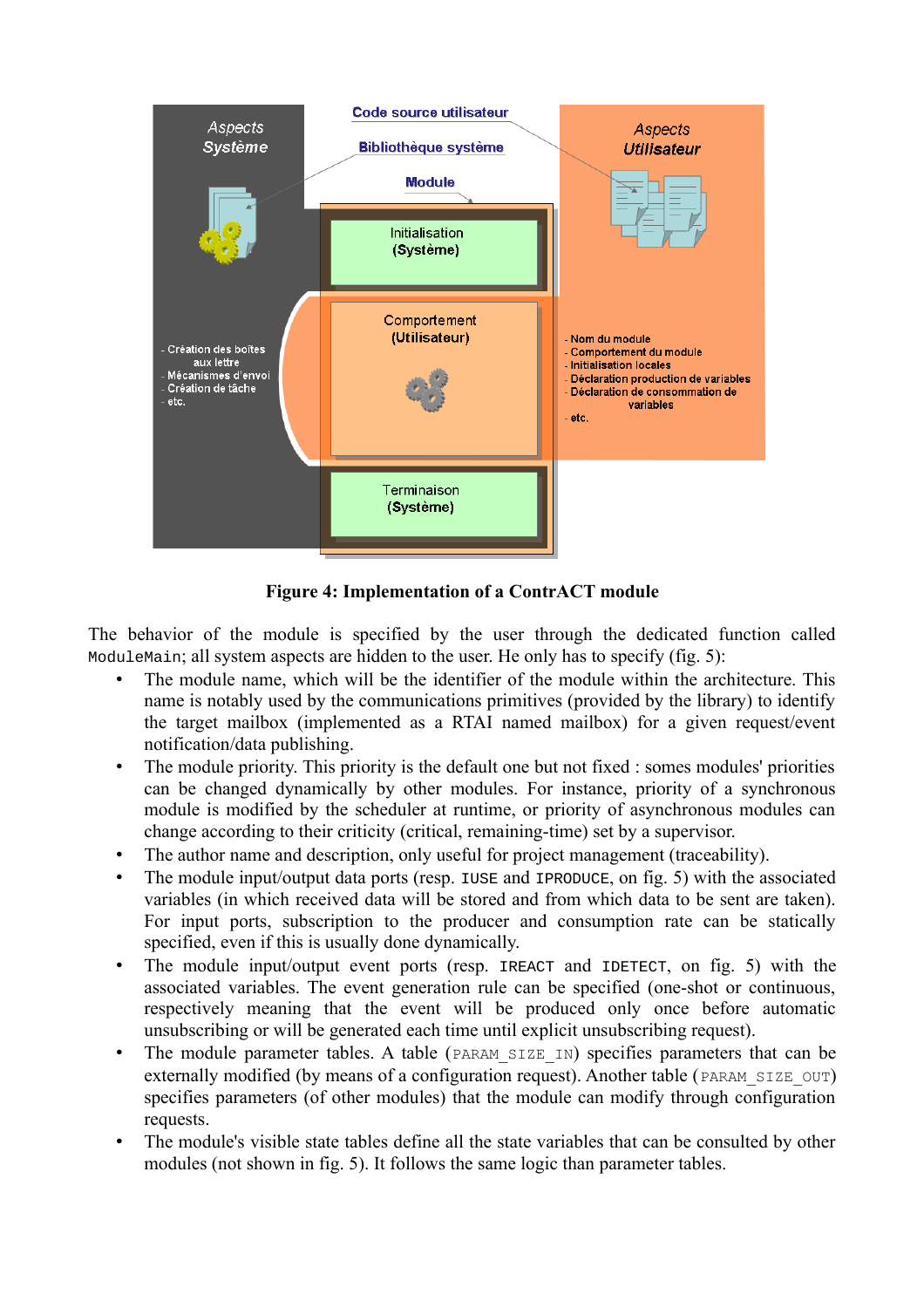```
// information on module
MODULE DESCRIPTION ("gay what the module does");<br>MODULE_AUTHOR("YOUR RAME");
 //Exchanges Management Variables
int input, output;<br>float notify, react;
 // module name
char MODULE NAME [1 = "MOD";//module priority<br>int MODULE PRIORITY = 37;
// input data flows : example = { &Variable, PortReception, Size,<br>Periodicity (important if module name is set), Name of emitter module(can<br>be unused by setting value to "---"), PortModuleEmetteur) ou { &Variable,<br>PortRece
// output data flows : example = { &Variable, <u>PortEmision</u>, Size}<br>ModuleProduce IPRODUCE[] = { {&output, 0, sizeof(int)}, IPRODUCE_TERM };
//input exent flows : example = { &Variable, PortReception, size, module<br>name (san be unused by setting value to "---"), PortPmision, oneshot}<br>ModuleReact IREACT [] = { {&react, 0, sizeof(float), "---", 0, 0},
 IREACT TERM };
//output exent flows : example = { &variable, <u>PortEmision, size</u> }<br>ModuleDetect IDETECT [] = { {&notify, 0, sizeof(float)}, IDETECT_TERM };
// size of parameters that can be received in the request mailbox:<br>size t PARAM_SIZE_IN[] = { sizeof(double), PARAM_SIZE_TERM };
// size of parameters or events that can be sent in request mailboxes of
other modules :
gize t PARAM SIZE OUT[] = {gizeof(char) *256, PARAM SIZE TERM };
// description of the module behavior
 \sim \simint ModuleMain(int argc, const char * argy[1) \{
```
#### **Figure 5: Implementation of the interface of a module using ContrACT modules library**

The request port is a generic one (generated without any specification of the user), it corresponds to the port from which the module activity can be externally controlled (start/stop/kill, with or without ack), configured (by means of specified parameters) and subscribed/unsubscribed to event and data flows. Modules are concerned by different types of requests depending on their type. For example, supervision modules are only reactive to request relative to events and configuration, since it is the way to activate supervisory functions. Asynchronous modules can react to all requests except subscribe/unsubscribe requests since they cannot be implied, to date, in regular data flows. This later restriction is mainly due to technical reasons, to avoid deadlocks due to full data reception mailboxes : contrary to synchronous modules, asynchronous ones cannot produce data perdiodically since their production/consumption rate is variable, so it is impossible to be sure their production does not overflow reception mailboxes capacity (which can cause a deadlock). Nevertheless, this restriction will be removed in the future after a modification of the ContrACT modules library (using non blocking data emission primitives and mailboxes errors reporting/handling at applicative scheduler and supervisors level). Reversely synchronous modules can react to all requests, including subscribe/unsubscribe event request since they can generate event, except event notification request (since they cannot be activated by event reception). The scheduler module only reacts to configuration requests as it is the way to indicate it the scheme to be performed, and some acknowledgments since it controls the activity of synchronous module (an thus can get back acknowledgments to its requests).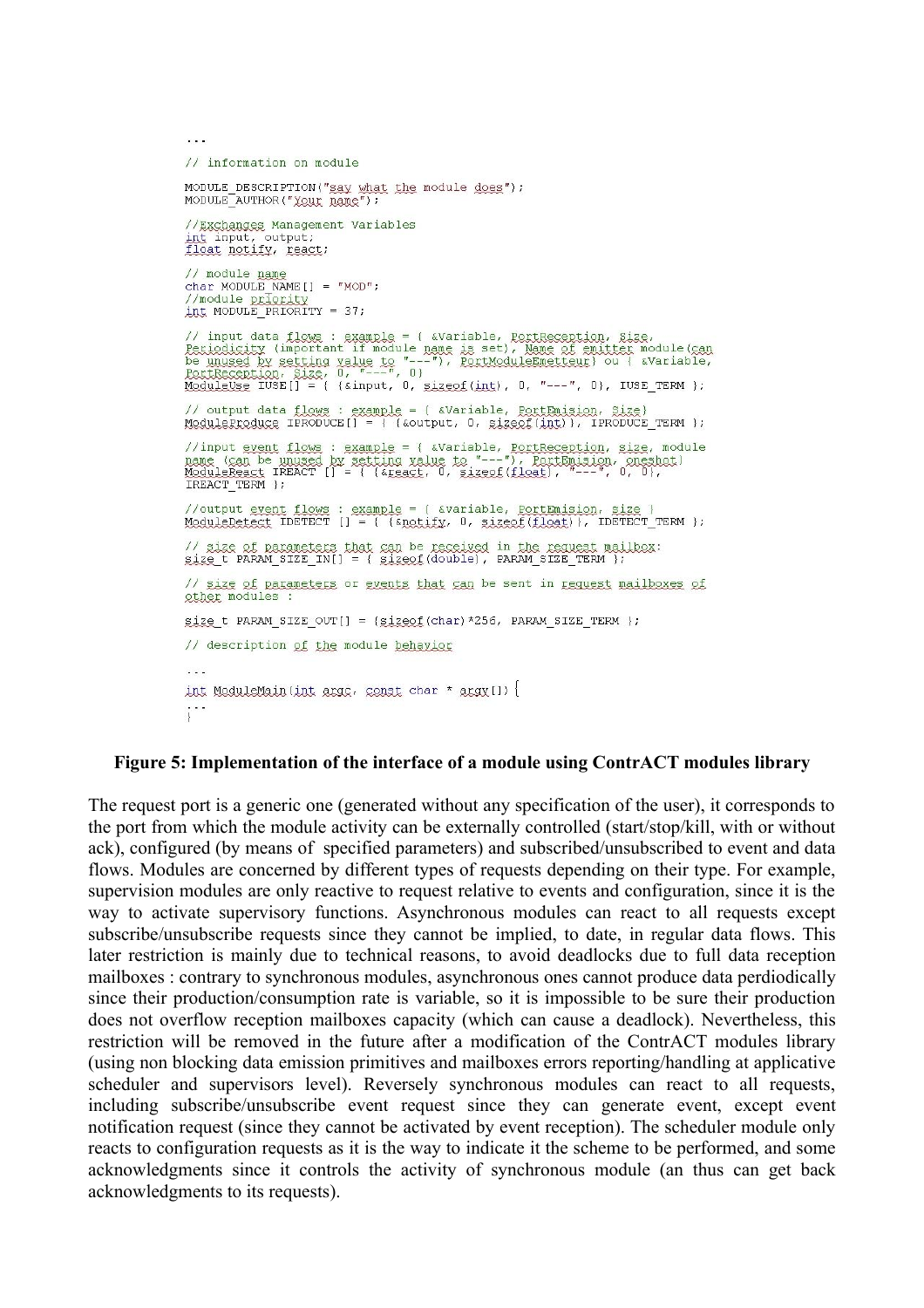### **III.2 The applicative real-time scheduler**

The applicative real-time scheduler is embedded in a specific module of the middleware, dedicated to real-time aspects management. This scheduler manages the execution of synchronous modules, dealing with periodical schemes. A periodical scheme describes an ordered sequence (composition) of synchronous modules to be executed; modules are ordered to respect causal relationship between them, according to the usual "perception-decision-action" process. The applicative real-time scheduler controls the execution of synchronous modules (their corresponding tasks) above the scheduler of the real-time OS. To do so it sends activation request to considered modules and plays with priorities it dynamically associates to the corresponding tasks according to the selected scheduling policy [26]. Two efficient scheduling policies have been used: Earliest Deadline (ED) or Least Laxity (LL). ED algorithm gives the highest priority to the task which has the earliest deadline. LL algorithm gives the highest priority to the task which has the least laxity. The laxity is the time remaining before the task deadline. ED algorithm has been preferred since LL algorithm induced too many context commutations. The scheduling problem has been formalized taking into account two kinds of tasks: treatment tasks which contain an algorithm that will be executed on the processor, and acquisition tasks that are two-part algorithm which first sends a request to a device (e.g. sensor, communication link) and then waits for the response (to get the data). Constraints between tasks are described in terms of task ordering within a given scheme and tasks mutual exclusion (e.g. tasks of different schemes using common or exclusive resources, like interfering sensors for example) [27]. There is no pre-running validation of the schedulinng setup to anticipate CPU saturation, the behavior of the scheduler consist in launching a scheduling setup and doing an online reporting to supervisors each time realtime constraints are violated. This way, problems such as CPU saturation will be indirectly detected.

This real-time scheduler enables a fine grain decomposition of complex robotic algorithms (typically control loops) into individual real-time modules. Doing so, users obtain a better reusability for these algorithms because they can be composed differently according to the global algorithm to put in place. Furthermore, this approach allows to manage precisely real-time constraints execution and reaction to constraints violation, what is not possible when the global control loop is implemented as a periodic task of the real-time OS.

## **III.3 Reactive and real-time supervisors**

Supervisors are specific asynchronous modules in the architecture but there may be several supervisors depending on the hierarchical decomposition of the decisional layer the application requires. Supervisors' interfaces so vary depending both on the event they produce/receive and on the supervision procedure they embed. From user's point of view each supervisor provides a set of specific supervisory control procedures (that can be call through a specific configuration port), each procedure being defined by a specific set of rules. Internally, all supervisors share the same "engine" dedicated to the execution of rules.

The engine is working in a fully asynchronous way: the supervisor waits for event or requests arrival. When it receives an objective execution request, it selects the corresponding supervision function, initializes its parameters according to the request's ones and enables all the rule defining the function (rules can be evaluated by the engine). Once rules are enabled, the engine evaluates them sequentially according to their ordering, only each time a context modification takes place (event reception, internal time event or rules' state modification event). Each rule is made of a precondition (activation constraints), a set of actions (executing, parameterizing, assembling modules; intermediate computations; event notification; calling a supervisor function, etc.) and a post condition (deactivation constraints). The evaluation of an inactive rule consists in evaluating its precondition and the evaluation of an active rule consists in evaluating its postcondition. If a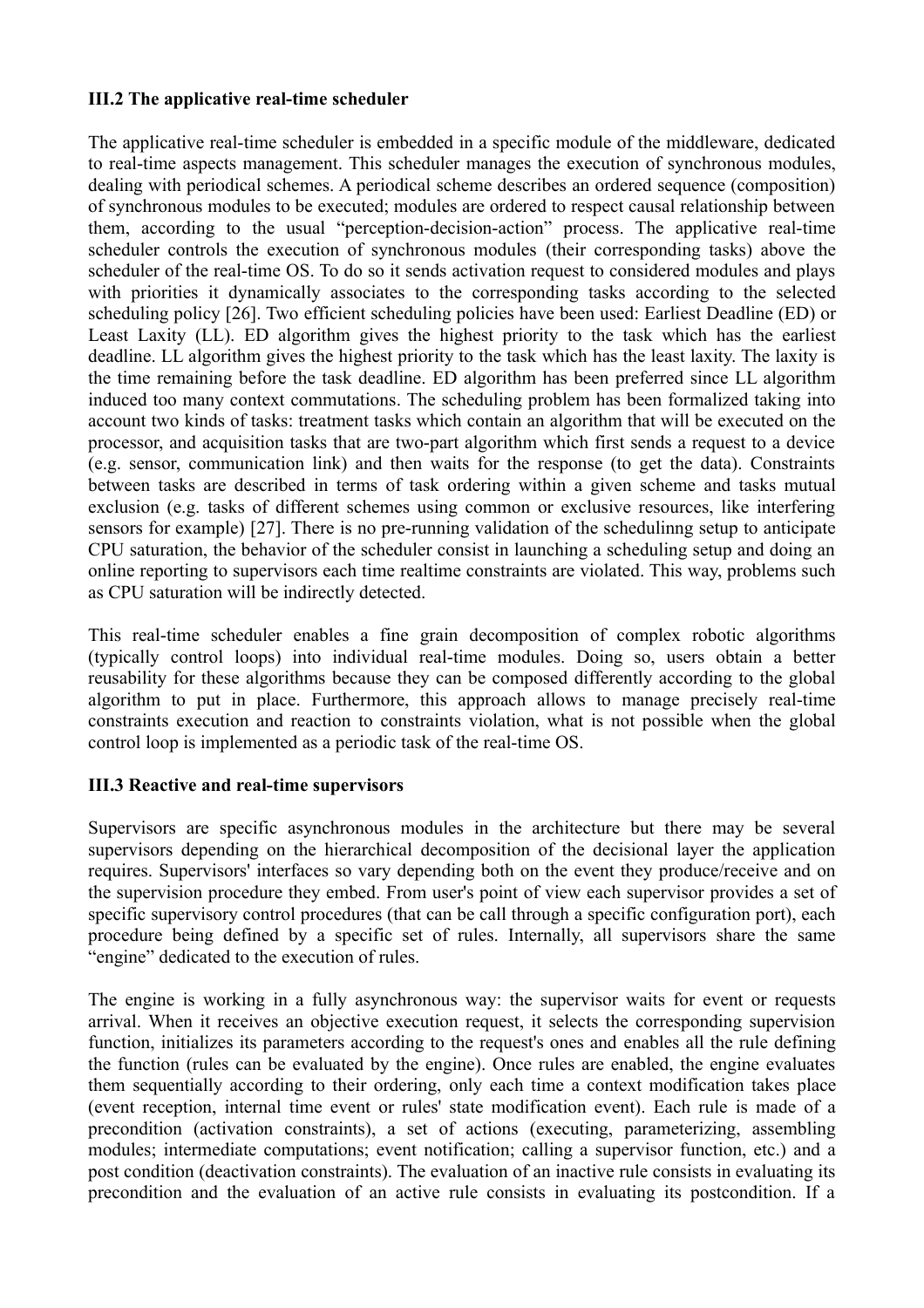precondition becomes true, the rule is set as "active" and all actions of the rule are executed sequentially. Reversely, if a postcondition becomes true, the rule is set as "not active" and all actions of the rule are stopped sequentially (if possible, depending on the action nature).

With this approach ContrACT supervisors can describe simply very complex supervisory controllers' behaviors, well coupled with real time aspects. For the description of actions, the engine provides a large set of basic functionalities to dynamically manage the architecture (as a whole or parts of it), considering as well its structure (reassembling of modules) and its parameters (reparameterization of modules) as its real-time aspects (rescheduling of modules). Furthermore, rules evaluation engine allows to easily implement different kind of state-transition models (state machines, Petri nets, etc.).

## **IV. Software Environment**

The ContrACT middleware provides a simple library, code skeletons, supervision and real-time scheduling modules, to program a control architecture according to the ContrACT architectural model. Nevertheless, its use is not simple in practice if the user has to describe modules' interfaces, supervision rules and real-time scheduling properties "by hand" in the C source code of the modules. That is why we developed a dedicated software development environment (generated with Eclipse modeling and language tools) that automates, as far as possible, the development process and makes it as reliable as possible.

The global approach is based on the use of a domain specific language (DSL) dedicated for the description of real-time control architectures based on the ContrACT architectural model, from which the tools generates RTAI C source code of modules. A ContrACT project is a collection of DSL files describing all parts of the architecture (data exchanged, modules, supervisors) and a folder tree containing the source code (C sources, compilation files, bash command source file to control and test modules) generated by the tool and customized by the user. The ContrACT software environment provides a set of editors, views and actions to edit DSL files, to generate C source code and to navigate across the project (fig. 6). Of course editors of DSL files also provide classical functionalities like syntax coloring, automatic parsing of DSL code, semantic analysis and error reporting.



**Figure 6: ContrACT projects editing environment**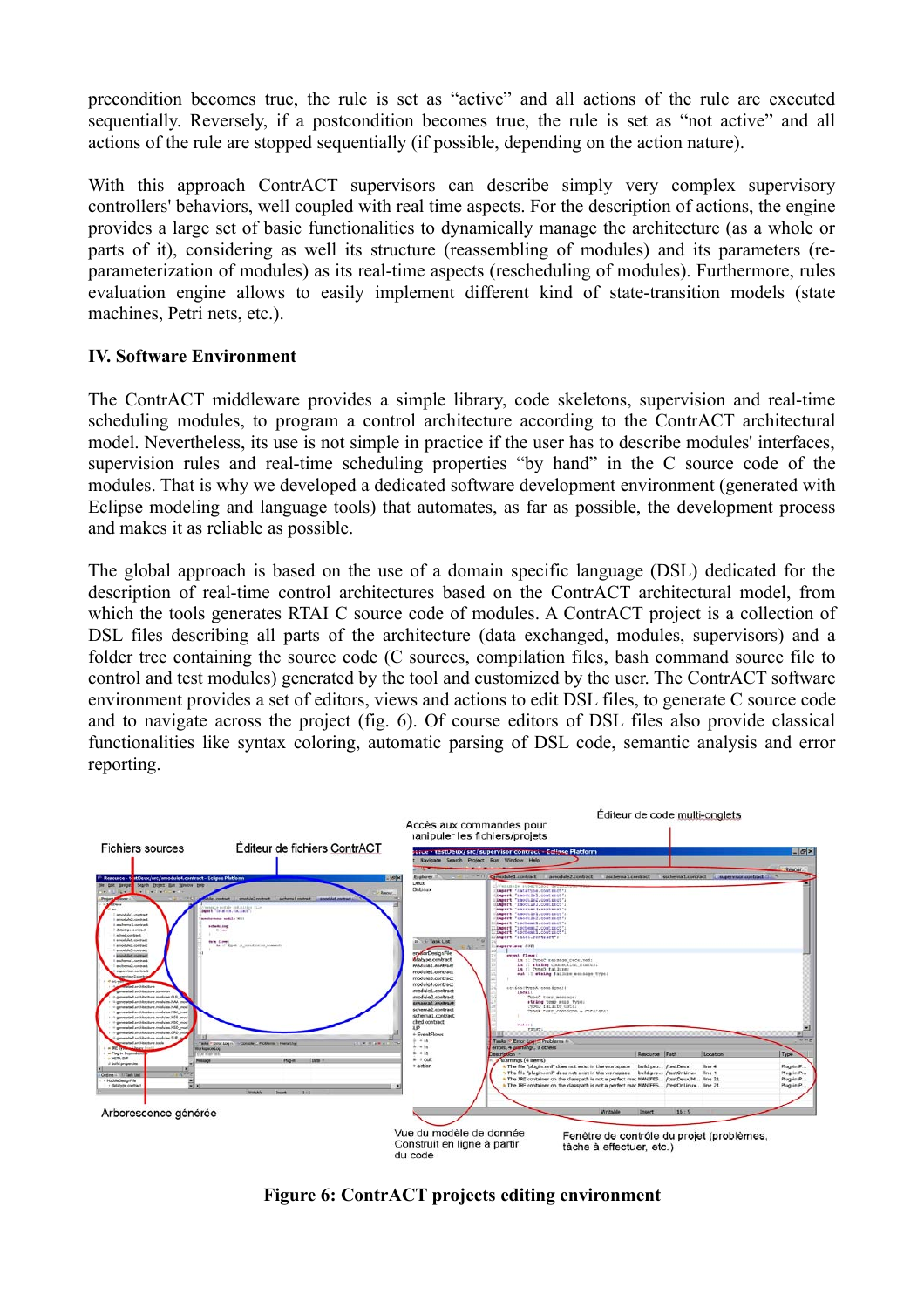ContrACT language is used to describe all elements of a ContrACT architecture: user defined datatypes and functions, modules' interfaces and real-time properties, schemes and supervisors rules:

- Datatypes files define the types of data shared by modules. Defined data types are used to define modules ports. These files can also (or alternatively) contain the prototype of user functions that are used inside supervision functions. At C source code generation time, each datatype is converted into an equivalent C structure.
- Module files define interfaces and real-time properties of modules. Modules are considered synchronous or asynchronous depending on the key word used (cf. Example 1). All modules can define a set of parameters (**parameters** block), each parameter being defined by a data type, a name and optionally a default initialization value. For asynchronous modules, the user can define the set of event ports (**event flows** block) by specifying their nature (input – **in** - or output – **out**), their unique identifier, the data type and the name of the variable associated to the port. For synchronous modules, the user has also to define the duration of the execution for the module (**scheduling** block) and the set of data ports (**data flows** block) the same way as for event ports. Synchronous modules are not allowed to define input event ports since they can spontaneously react only to scheduler module requests. The result of code generation process is the skeleton code of the module, including a complete description of the interface, module main activation loop complete implementation and some empty procedures that the user must fill. For synchronous modules, the user has only to customize the nominal behavior (empty by default) of the module. For asynchronous ones, it has also to customize quick reaction functions (reaction to configuration, consultation and event notification requests).

```
//example module definition file //example module definition file<br>
import "datatype.contract";<br>
import "datatype.contract";
                                                      import "datatype.contract";<br>synchronous module MSC{
asynchronous module MAA{ \text{parameters}parameters{<br>TypeA param = \{2.1, 6.98, 5.34\} : 0;TypeA param = \{22.12, 6.98, 897.34\}:0;
} }
event flows<br>
in :0 string controlevent;<br>
c=1ms;
in :0 string controlevent;
out :0 TypeC message_type_notification; }<br>out :1 TypeE received message; }<br>data flows{
out :1 TypeE received_message;<br>
out :2 string connection status; <br>
out :2 string connection status; <br>
in :0 TypeA in coordinates;
out :2 string connection status;
} out :1 TypeB out_coordinates_commmand;
} }
                                                       event flows{
                                                       out :1 TypeD failing_data;
                                                       }
                                                       }
```
#### **Example 1: asynchronous (left) and synchronous (right) modules' interfaces**

• Scheme files contain predefined composition of modules. Schemes are considered as periodic or event-based ones depending on the key word used (cf. Example 2). Generally, a scheme is a selection of a set of modules (**modules** block) parameterized according to scheme own parameters and to the definition of a set of communications allowed between these modules. Periodic schemes are made only of synchronous modules communicating by data flows while event scheme are made only of asynchronous modules communicating by event flows. Periodic schemes also have properties related to real-time scheduling: they define the precedence graph (**scheduling graph** keyword) to constraint the order of execution of modules and real-time scheduling properties (**PERIOD** and **CRITICAL\_DELAY** for the execution of a valid sequence of modules). At C source code generation time, scheme information is used to generate configuration code of the scheduler module (realtime properties and precedence graph) but also to generate part of the configuration code of supervisors (communications and parameterizing of modules). So this information is distributed between different software entities.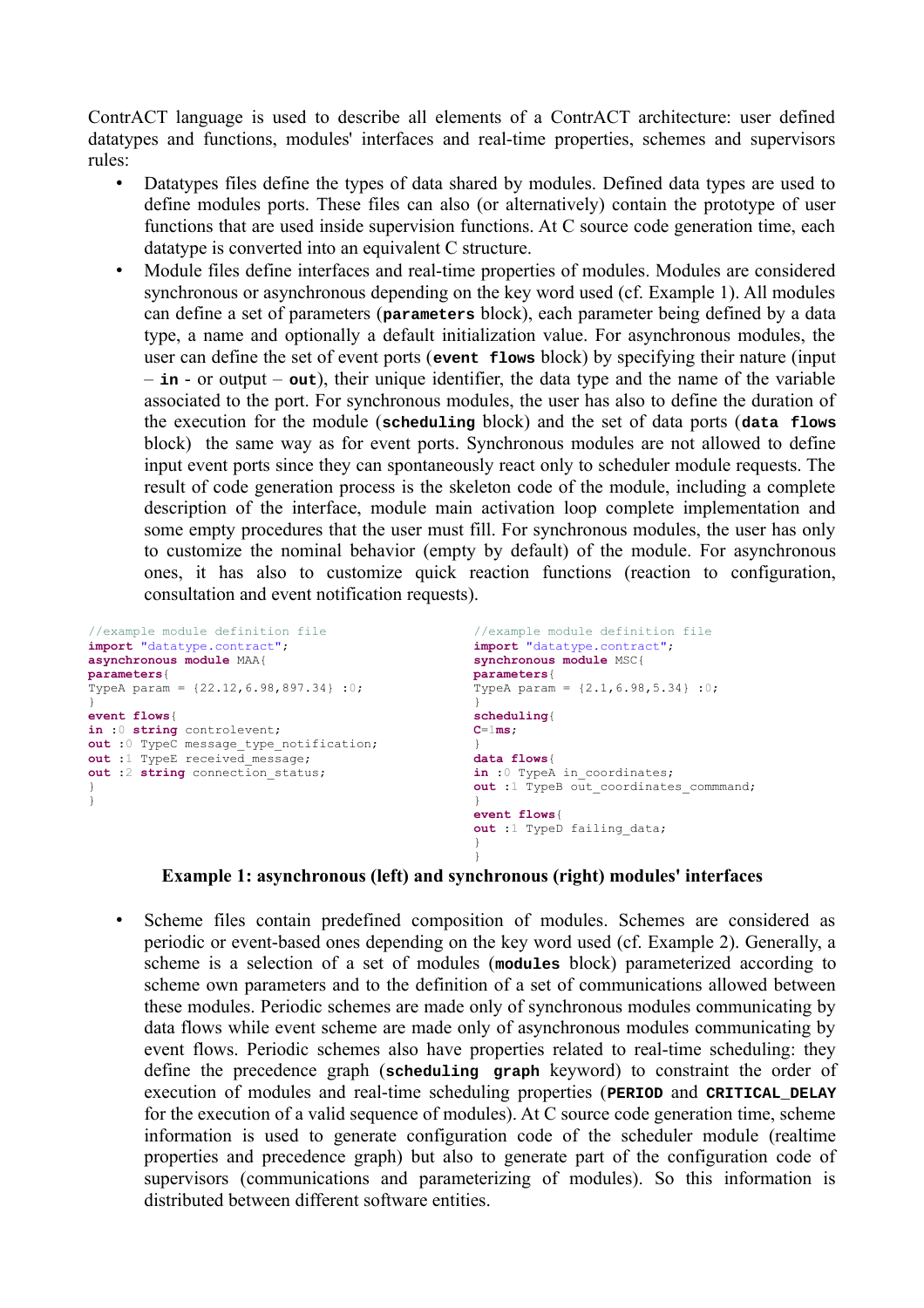• Supervisor files define both interface and behavior of supervisor modules (cf. Example 3). Interface of supervisors is made of their name, event ports (**event flows** block) and supervision functions prototypes (e.g. function1, top right corner of Example 3). The behavior of a supervisor is defined by its supervision functions: each function implementation defines a set of local variables (**local** block) used to store values, and a set of rules (**rules** block) . The rules set is arranged according to the priority of evaluation of rules, from first evaluated rule to last evaluated rule. Each rule defines a label that uniquely identifies it (e.g. label **FIRST** for first rule), a precondition (first condition between **[]**), a sequence of actions ordered with the ";" operator" and a postcondition (first condition between **[1]**.

```
import "datatype.contract"; import "datatype.contract"; import "smodule1.contract"; import "amodule1.contract";
import "smodule1.contract"; import "amodule1.contract";
                                                 import "smodule3.contract"; import "amodule2.contract";
import "smodule4.contract";
periodic schema schemaCommande1( event schema schemaReceptionMessage(
      TypeA consigne = \{0.0, 0.0, 0.0\}\ TypeA param = \{27.12, 0.0, 0.04\}\realtime{<br> PERIOD=1sMAA (param :0);<br>MAB ():
CRITICAL DELAY=1s;
} }
modules { communications { communications { communications { communications { msa ( ) ; max : 0 m
                                                 MA:0 =* MAB:0; //continuous event flow
MSC (consigne: 0); }
MSD();
}
scheduling graph{
MSA -> MSC;
MSC -> MSD;
}
communications{
MSA:0 \rightarrow MSC:0<sup>*</sup> 1;//data flow communication
MSC:1 -> MSD :2 * 2;//data flow communication
}
}
```
#### **Example 2: periodic (left) and event (right) schemes**

The description language of supervisor modules is certainly the most complex in the environment since it allows to define dynamically set (sub-)architectures, with potentially sophisticated reconfigurations and re-parametrization. But its conciseness allows to define such reconfiguration in a quite easy way. For instance, the activation of a periodic scheme when a rule becomes active (precondition is true) is simply expressed with activate schema schemaCommande(consigne=temp\_consigne) (cf. Example 3, rule **FOURTH**). This will result in: the parameterization of modules contained in the scheme according to the local variable temp\_consigne, the subscription of synchronous modules data flows according to the communication defined in the scheme and the call to the scheduler module to schedule the scheme. The deactivation of this scheme is never expressed explicitly since it will occurs once the post condition of the rule **FOURTH** occurs. The same logic underlies all possible actions, except that some actions cannot be deactivated (parametrizing a module, calling a function, notifying an event) since they are spontaneous and not reversible.

Reactivity of the supervision process itself is mainly achieved by the way events are managed in the supervisor rule interpreter. The evaluation of conditions is done only when necessary, to avoid any busy wait, in other word each time an event received by the supervisor can change its execution context. If a condition is satisfied it immediately results in the activation or deactivation of rules, which means activation or deactivation of actions associated to the rules. All these actions being natively managed (and so completely controlled) in the rules interpreter it avoids most of programming bias that could negatively impact the reactivity (e.g. using mission planning algorithms).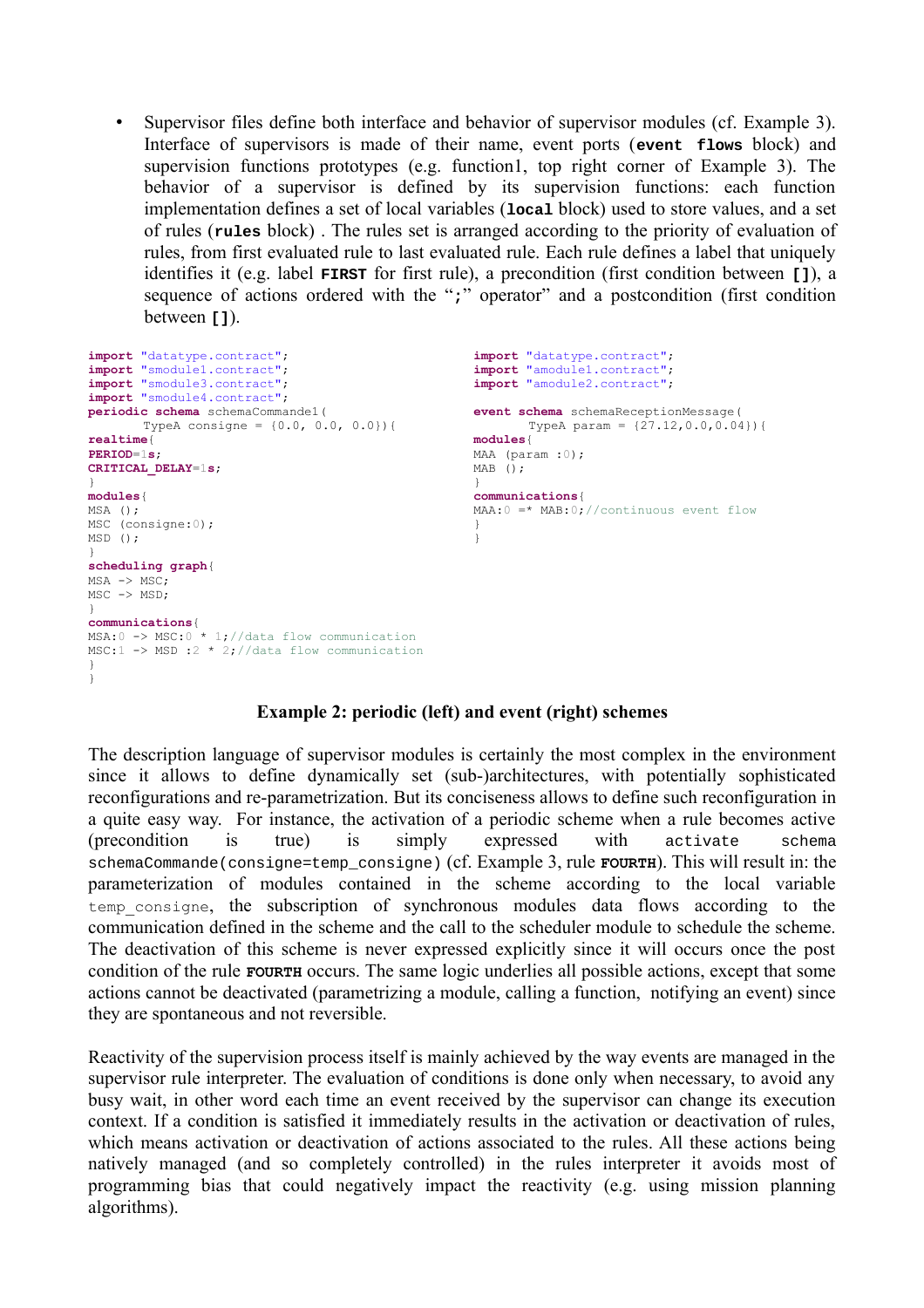```
supervisor SUP{
                                                                         event flows
action (TypeA consigne) {
local<sub>f</sub>in :1 TypeC message received;
TypeC temp message;
                                                                         in :2 string connection status;
string temp_mess_type;
                                                                         out :1 string failure message;
TypeD failure data;
TypeA temp consigne = consigne;
                                                                         fonction1(TypeA consigne){
rules
                                                                         \mathbf{1}FIRST.
      [elapsed=1ms]
            subscribe MAA:2 = * :2; subscribe MAA:0 = * :1;
                                                                         fonction2 (TypeB param) {
            activate schema schemaReceptionMessage()
      [MAA:2<connection status == "disconnected">]
                                                                         \downarrowSECOND:
      [(MAA:2<(connection status=="disconnected" & test("dedede", temp consigne))>
      and started (FIRST) (infinite)) ]
            subscribe MSC:1=>:3;
            activate schema schemaCommandel (consigne = temp consigne)
      [MSC:1(failure_data = failure, temp_mess_type = "commutation")]
THIRD.
      [endof (SECOND) ]
            notify :1(failure_message_type=temp_mess_type)
      [started (THIRD) ]
FOURTH:
      [endof(SECOND)]
            compute calcul("1.24", temp_consigne.k);
            activeate schema schemaCommande2(consigne = temp consigne)
      [endof (FIRST) ]
RECEPTION:
      [MAA: 0 (temp message=message received)]
           parameterize MSC(temp message.value :1);
            activate resttime module MAD
      [started (RECEPTION) ]
\left.\rule{0pt}{10pt}\right.
```
## **Example 3: behavior (left) and interface (top-right corner) of a supervisor**

Real-time supervision mainly relies on pre and post conditions management. Events can be related to i/ absolute time constraints (i.e. a date is reached, using key-work **elapsed**), ii/ events generated by modules (including supervisor) or iii/ rules execution constraints (rules has just started, has just stopped or is active since a given amount of time). With last type of events, the user can easily describe sequential and/or concurrent execution of rules, while first ones are mainly used to manage initialization and termination of a supervision function and second ones are used to manage synchronization with executive modules. One important aspect is that complex synchronization of events (using keyword **and** in condition) as well as alternatives (using keyword **or** in condition) can be put in place together with a management of the persistency of events: the duration of the relevance of an event is specified, and out of this time-interval this event will be forgotten by the supervisor (considered has "not true anymore"). All these characteristics allow for a very precised temporal synchronization of all processes at the supervision level.

Module events are also managed specifically since they require subscription of the supervisor (achieved by **subscribe** keyword) and because they are associated to data. These data can be stored into local variables once the event containing this condition has been satisfied, and reused elsewhere (in actions of rules), but they can also be used to test the relevance associated to events (e.g. MAA:2<connection status == "disconnected"> tests if the event produced by the event output port 2 of module named MAA relative to a change of the connection\_status has the string value disconnected). These tests are used to verify the relevance of an event not only according to its notification but also considering its value.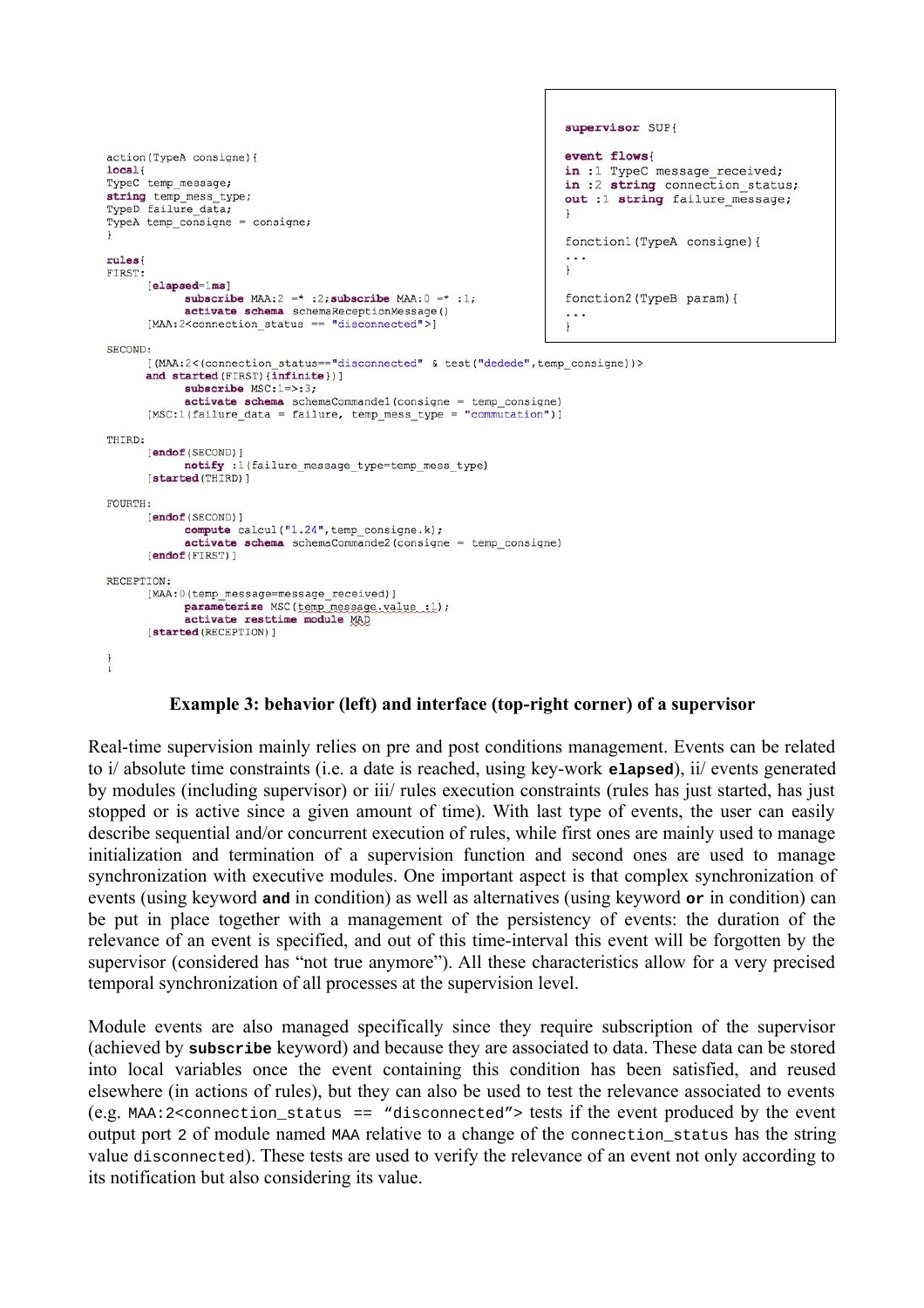### **IV. Conclusion**

The ContrACT model allows describing different kind of control architectures, while taking into account real-time preoccupations. One point we may emphasize is that having a module dedicated to modules scheduling and execution gives the user a lever on which he can act to deal with realtime problems. Several scheduling algorithms can for instance be tested without modifying the control architecture in terms of constituent modules. This fine grain management of real time aspects at architecture description level, considering periodic treatments as well as asynchronous supervision processes is the main originality of this proposal regarding existing architectures. One lack of the proposal is the management of real-time planning, compared to many other proposals, for instance Genom [17] or IDEA [22] architectures.

Thanks to its associated software environment, the ContrACT framework has already been used in several ANR and local projects (underwater and land robots). Two of them, implying different actors from different laboratories and companies, are the ANR Prosit project which aims at developing a tele-echography platform and the ANR Assist project which deals with mobile twoarm manipulators for clinical environment.

As previously mentioned, many works on ContrACT must be carried on. One of on going works is related to this scheduler module; mechanisms to deal with scheduling problems should be added like the possibility to specify how to manage effective task duration and its potential fluctuation (eventually inducing overspending of deadline), how to react to scheduling errors, etc. This will have an impact on the ContrACT language to allow dealing with these aspects directly within supervision rules; to do so the description of interfaces could have to be modified and the set of rules to be completed. Moreover, such mechanisms could also allow to specify at low-level and to automatically, dynamically and efficiently perform commutation of schemes according to real-time considerations like for instance to change the subset of modules to be used for a given objective implying less time-consuming modules (even if embedded algorithm are less precise for example) in case of processor overload. All these possibilities will contribute to the robustness and the efficiency of the architecture.

Other future development will concern for instance the intergration of real-time mission planning since, as we said earlier, this is an important aspect of autnomous robot architectures that is currently missing in our proposal. The general idea is to propose at supervisor level, some mechanisms to build (parts of) the behavior (rule set) of a supervisor according from a set of possible rules and contraints (objective to achieve, spatial, causal and temporal constraints), which requires a dedicated planner (or at least a modification of existing planners). The planner engine will have to execute as a remaining time asynchronous module to avoid any perturbation of realtime loops and to allow its interruption when online replanning is required by a supervisor (e.g. when robot state evolution leads to an invalidation of selected constraints and rules). Validation of supervisor is also another direction to investigate and, concerning this point, we think that a Petri net representation of supervisors' behaviors could allow for some interesting validation processes.

Of course other more "technology-centered" evolutions of the middleware and the IDE are continuously taking place, for instance to ease project development (adding programming/modelling tools), to simplify the management of hardware (reifying hardware units) or to favor code reuse (adding component-based paradygm artifacts to the programming model).